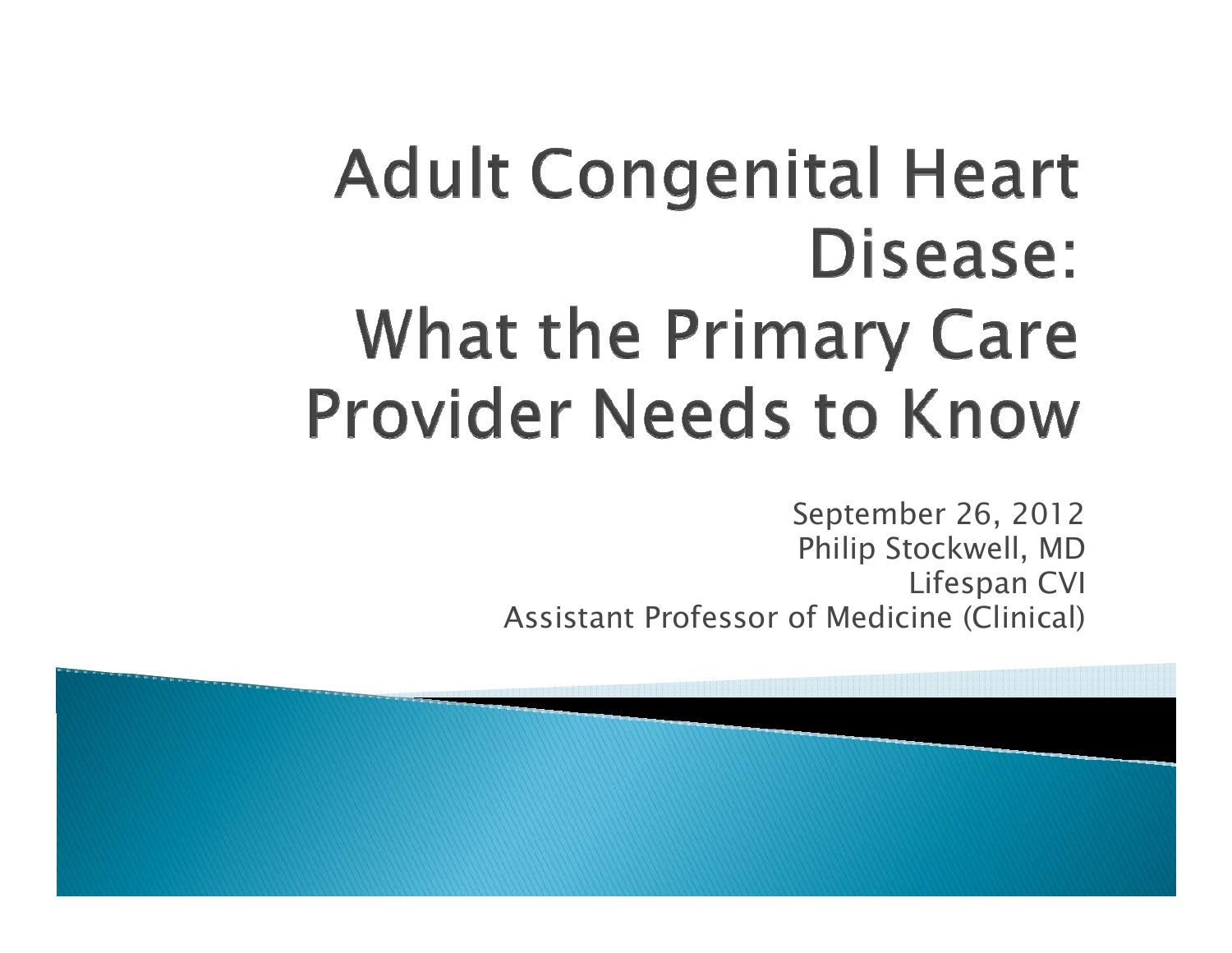# **Adult Congenital Heart Disease: Background**

- Advances in cardiac surgery have created a new population of adult patients with repaired congenital heart disease.
- Since the advent of neonatal repair of complex lesions in the 1970's, 85% of these patients have survived to adulthood.
	- Current survival rates more like 95%
	- $\mathsf{o}$  50 years ago, only 25% of these infants survived beyond the first year of life
- $\blacktriangleright$  In 2000, 800,000 adults with CHD were alive in US
	- Now, approaching 1 million
- By 2020, 1/150 adults will have some form of CHD

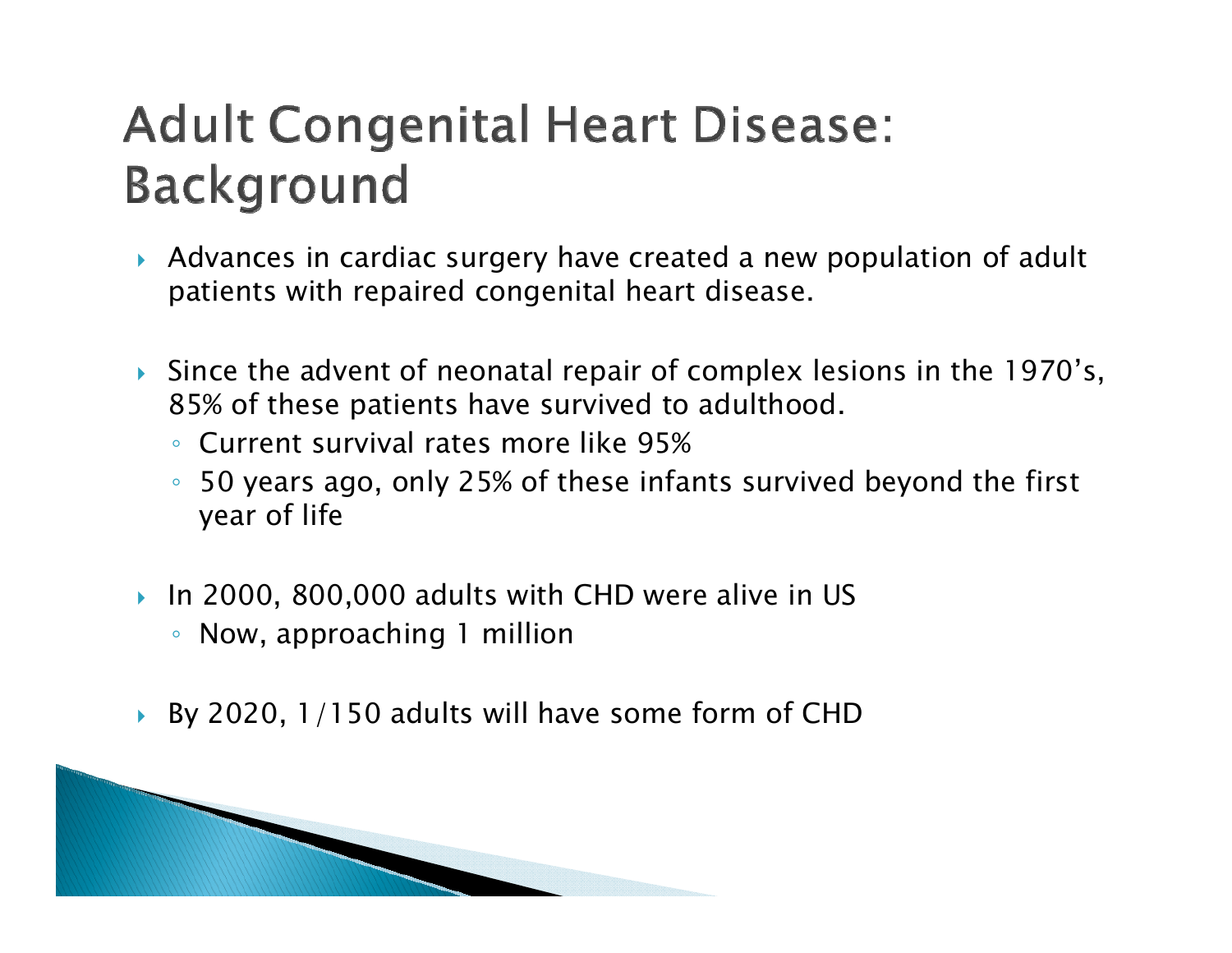# **Care of the ACHD Patient: Defining the Problem**

- Patients and parents (and physicians) may have a mistaken perception that surgery was curative.
	- Rarely the case
		- Except perhaps in ligated PDA or early repair of isolated ASD or VSD.
	- All other congenital heart surgery should be considered palliative.
	- Late complications are the rule.
	- Lifetime follow–up therefore<br>™mandatory.
- Adult cardiology system lacks infrastructure provided by comprehensive pediatric cardiology centers
	- Diagnostic, interventional and surgical expertise as well as APRN's and social workers.
- $\triangleright$  Transition to adult system occurs when patients (late teens, early twenties) are most likely to ignore their health history and their parent's input.
	- Patients routinely "lost to follow-up" during this period.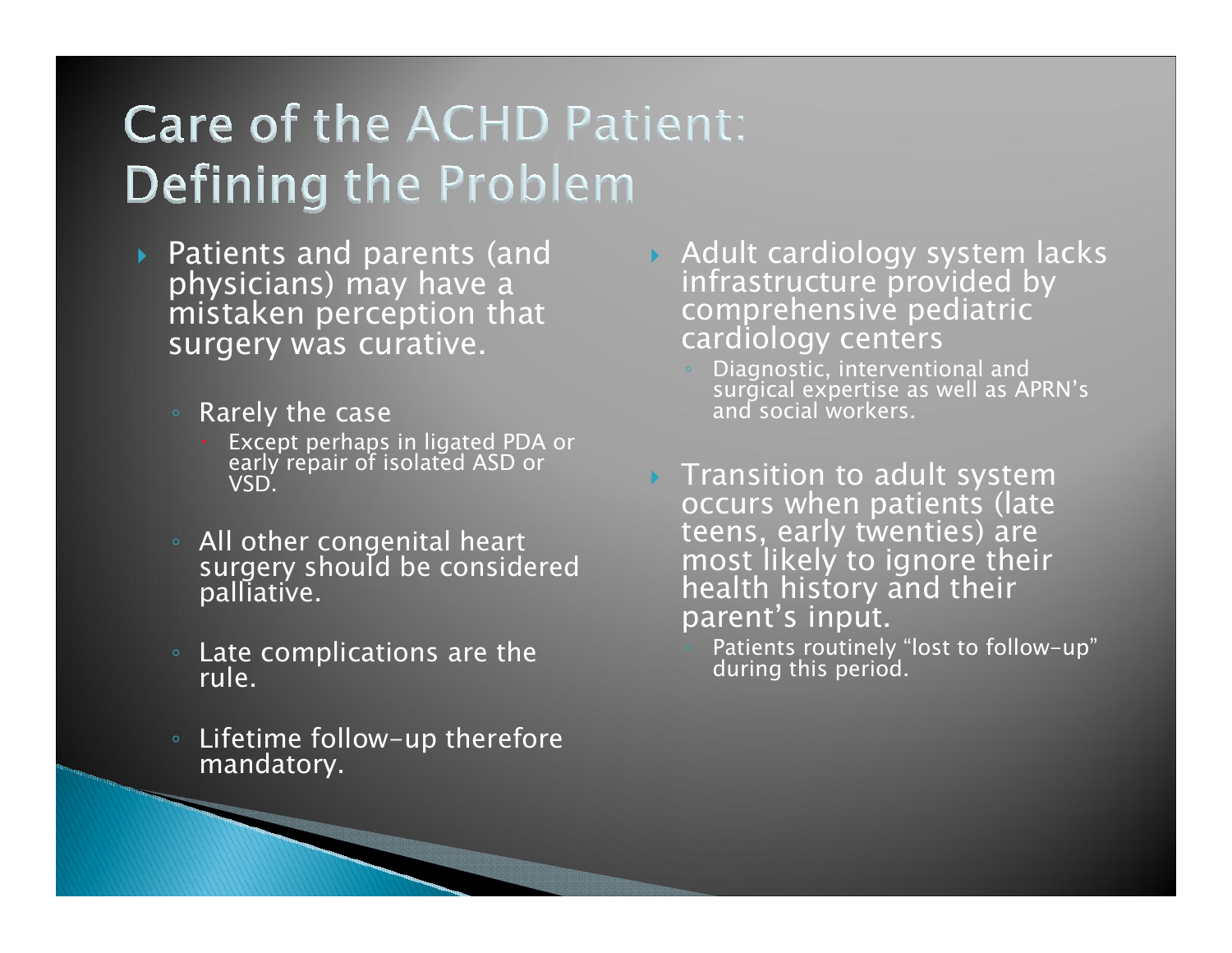### **Recommendations for Delivery of Care** and Ensuring Access (From ACC/AHA 2008 Guidelines for the Management of Adults with Congenital Heart Disease)

#### Class I

1. The focus of current healthcare access goals for<br>ACHD patients should include the following:

a. Strengthening organization of and access to transition clinics for adolescents and young adults with CHD, including funding of allied healthcare providers.

b. Organization of **outreach and education programs** tients, their families, and caregivers to recapture leaving pediatric supervisory care or who are lost to follow-up.

c. Enhanced education of adult cardiovascular specialists and pediatric cardiologists in the pathophysiology and management of ACHD patients.

d. A liaison with regulatory agencies at the local, regional, state, and federal levels to create programs commensurate with the needs of this large cardiovascular population.

- 2. Health care for ACHD patients should be coordinated by regional ACHD centers of the surrounding medical community, affected individuals, and their families.
- 3. ACHD patients should carry a complete medical<br>"passport" that outlines specifics of their past<br>and current medical history, as well as contact<br>information for immediate access to data and<br>counsel from local and regional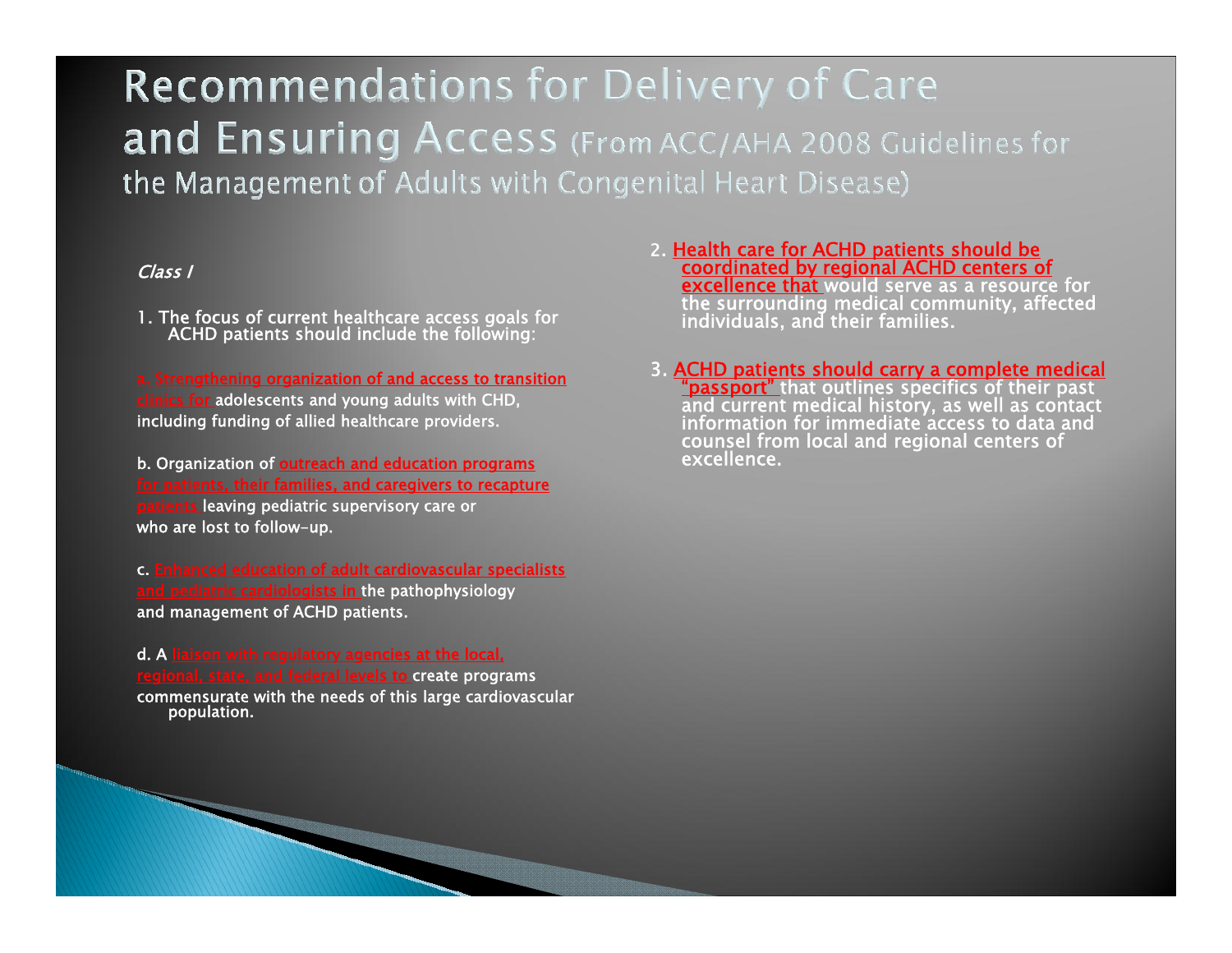## **ACC/AHA Recommendations of Access** to and Delivery of Care (continued)

- 4. Care of some ACHD patients is complicated by additional special needs, including but not restricted to intellectual incapacities or psychosocial limitations, and designated healthcare guardians should be included in all medical decision making.
- 5. Every ACHD patient should have a primary care physician. To ensure and improve communication, current clinical records should be on file with the primary care physician and local cardiovascular specialist, as well as at a regional ACHD center; patients should also have copies of relevant records.

6. Every cardiovascular family caregiver should have a referral relationship with a regional ACHD center so that all patients have geographically accessible care.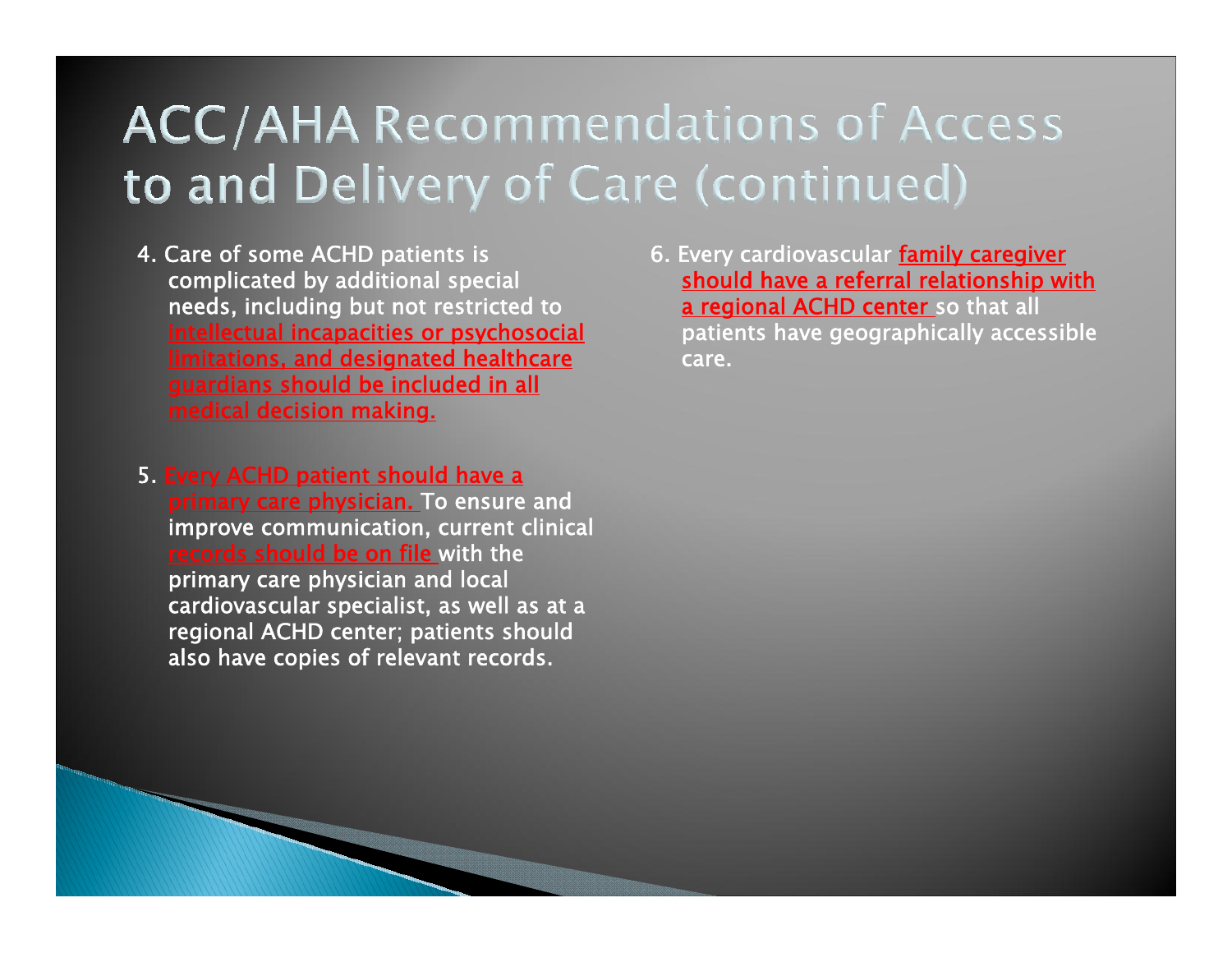# **Care of the ACHD Patient**

- RULE #1:
	- Know the Diagnosis!

and the contract of the contract of

- "I had a hole in my heart" is not a diagnosis.
- Obtain the primary data from the pediatric cardiologist or the<br>← hospital that cared for the child.
- The surgeon's original operative note is the gold standard and<br>attempts should always be made to obtain it.
- $\bullet$ If you don't want to or can't do this, make sure the cardiologist caring for the patient does.
- $\circ$ Make sure the patient knows his/her diagnosis. Have him/her carry a "medical passport."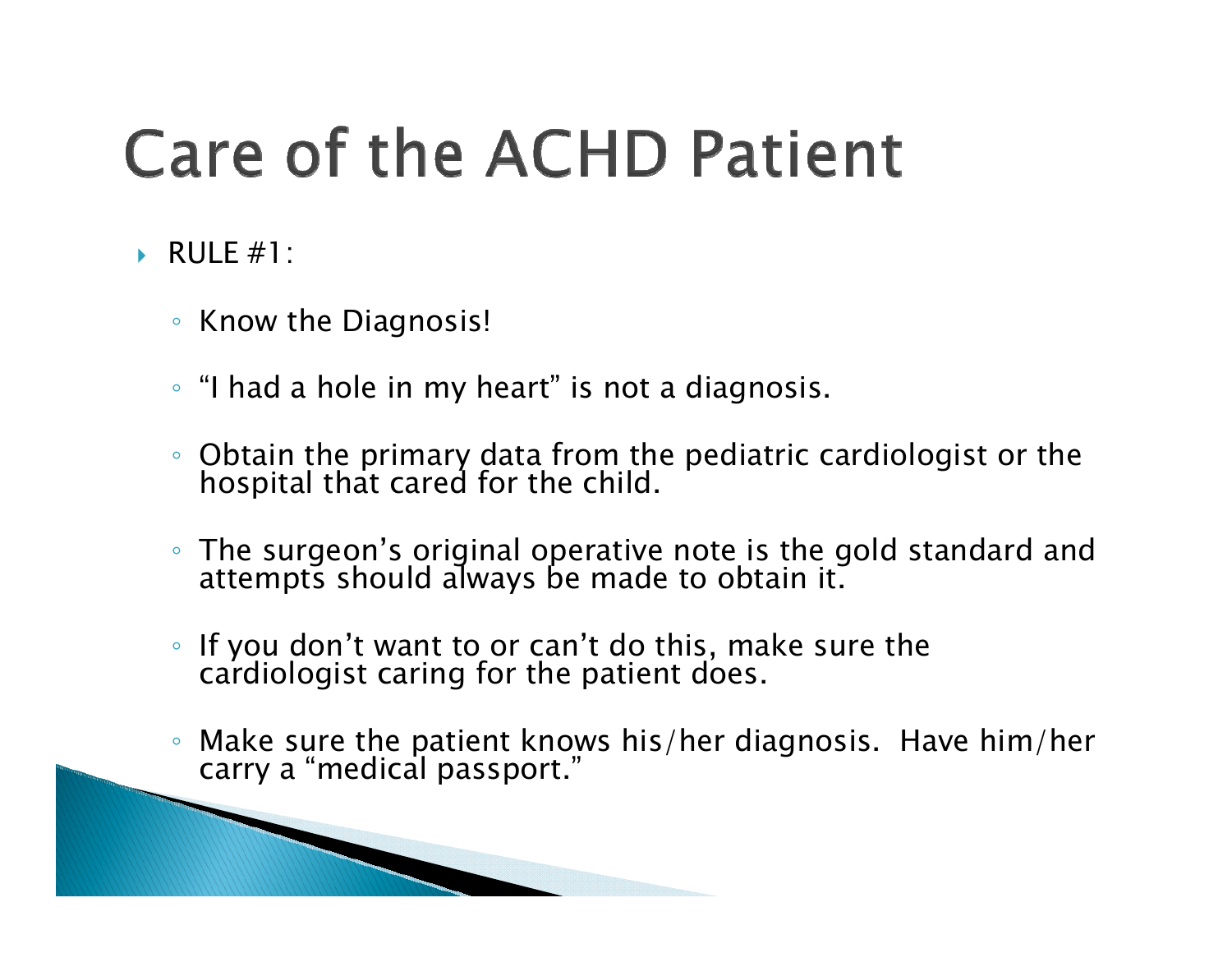# **ACHD Patients At Their Most** Vulnerable

- Pregnancy and contraception
- Noncardiac surgery or medical procedures
- Endocarditis prophylaxis

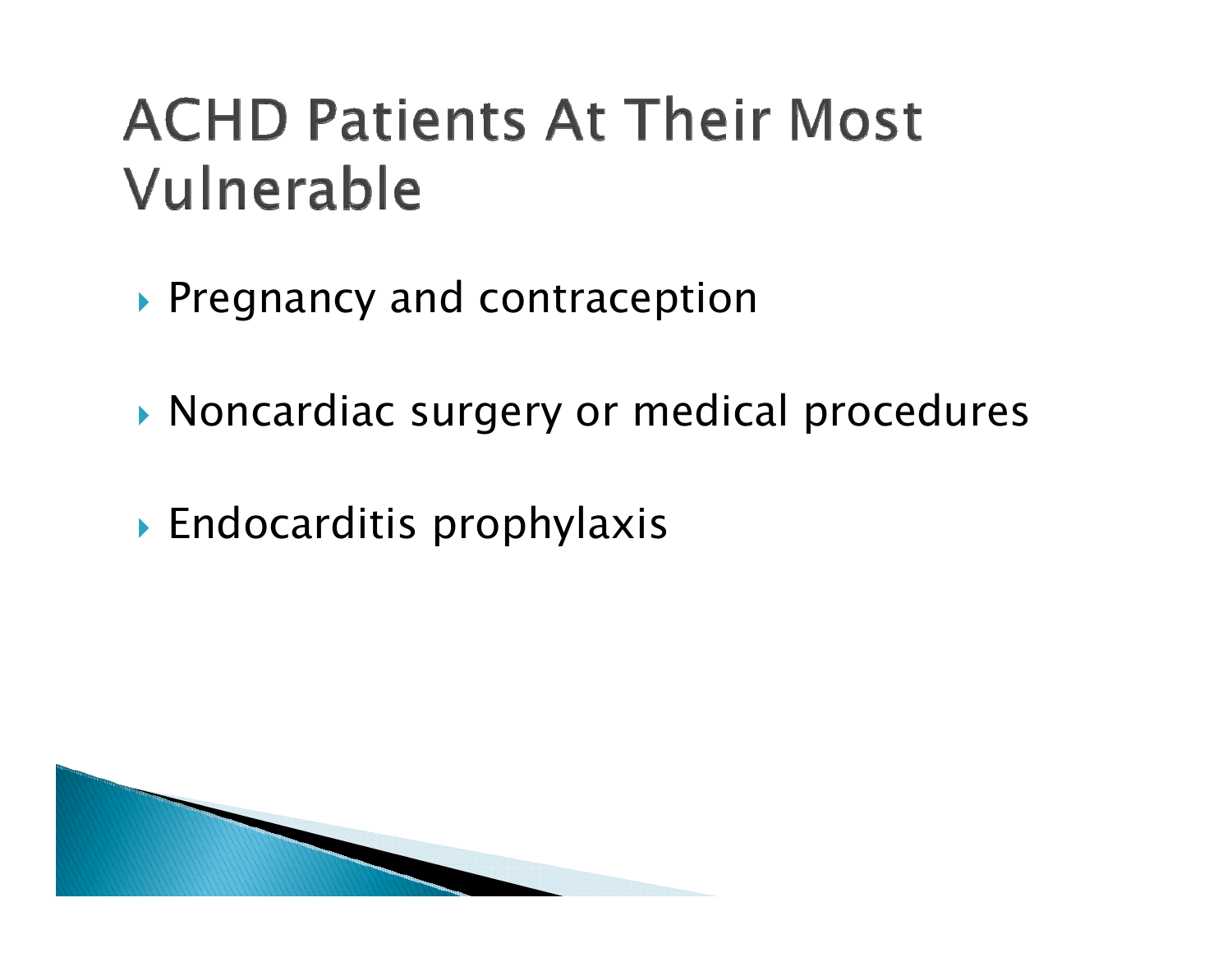# **ACHD: Examples of (Not So) Complete** Repair

- Tetralogy of Fallot
	- Characterized by VSD and sub- pulmonic stenosis.
	- Repair involves relief of PS but<br>often deforms valve and patient<br>left with significant Pulmonary<br>Valve Insufficiency.
	- PI is hard to hear on exam and see on echo.
	- Long term, this causes RV failure<br>and premature death
	- ◦ Many patients require Pulmonary Valve Replacement from age 25- 40 years.
- Aortic Coarctation
	- Even with prompt recognition and<br>repair in infancy, there are<br>significant sequelae which limit<br>long term survival.
	- Recoarctation is common.
	- Diffuse aortopathy present with proclivity to aneursym.
	- Concomitant bicuspid aortic valve in 50%.
	- 10% circle of Willis aneurysm.
	- Premature and signficant HTN common and related to poorly defined arteriopathy.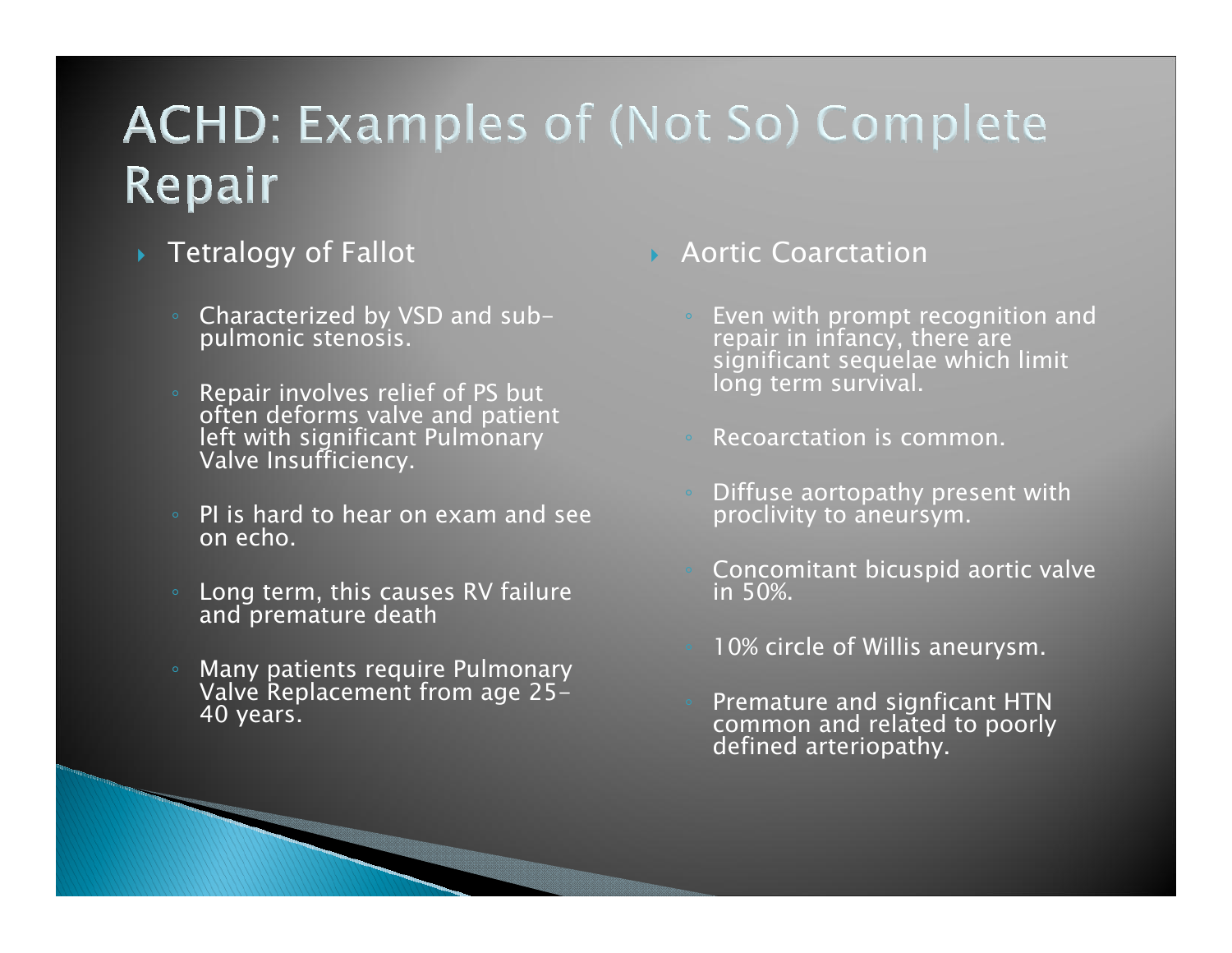## Types of Adult Congenital Heart Disease of **Great Complexity\***

- 1. Conduits, valved or nonvalved
- 2. Cyanotic congenital heart (all forms)
- 3.Double-outlet ventricle
- 4.Eisenmenger syndrome
- 5.Fontan procedure
- 6.Mitral atresia
- 7. Single ventricle (also called double inlet or outlet, common, or primitive)
- 8.Pulmonary atresia (all forms)
- 9.Pulmonary vascular obstructive disease
- 10. Transposition of the great arteries
- 11. Tricuspid atresia
- 12. Truncus arteriosus/hemitruncus
- 13. Other abnormalities of atrioventricular or ventriculoarterial connection not included above (ie, crisscross heart, isomerism, heterotaxy syndromes, ventricular inversion)

\*These patients should be seen regularly at adult congenital heart disease centers.

Modified from Warnes CA, Liberthson R, Danielson GK, et al. Task force 1: the changing profile of congenital heart disease in adult life. J Am Coll Cardiol. 2001;37:1170 –5.3

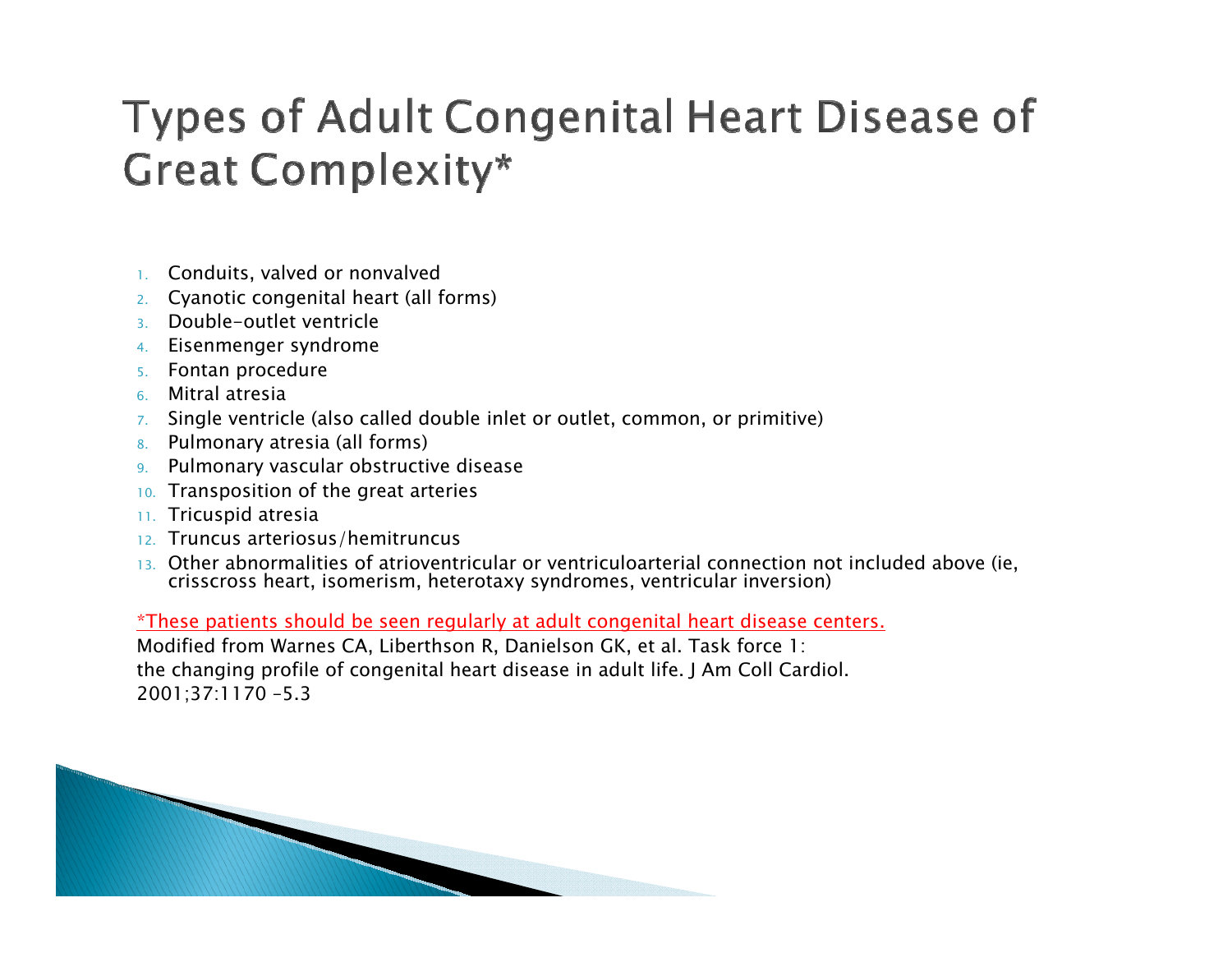#### **Diagnoses in Adult Patients With Congenital Heart Disease of Moderate Complexity\***

- Aorto–left ventricular fistulas
- Anomalous pulmonary venous drainage, partial or total
- Atrioventricular septal defects (partial or complete)
- Coarctation of the aorta
- Ebstein's anomaly
- Infundibular right ventricular outflow obstruction of significance
- Ostium primum atrial septal defect
- Patent ductus arteriosus (not closed)
- Pulmonary valve regurgitation<br>(moderate to severe)
- 10.Pulmonary valve stenosis (moderate<br>to severe)
- Sinus of Valsalva fistula/aneurysm
- 12.Sinus venosus atrial septal defect
- 13.Subvalvular AS or SupraAS (except HOCM)
- 14.Tetralogy of Fallot
- 15. Ventricular septal defect with:
	- Absent valve or valves
	- Aortic regurgitation
	- Coarctation of the aorta
	- Mitral disease
	- Right ventricular outflow tract obstruction
	- Straddling tricuspid/mitral valve
		- Subaortic stenosis

<u>These patients should be seen periodically</u><br>at regional adult congenital heart disease centers. Modified from Warnes CA, Liberthson R, Danielson GK, et al. Task force 1: the changing profile of congenital heart<br>disease in adult life. J Am Coll Cardiol. 2001;37:1170 –5.3 AS indicates aortic stenosis; HOCM, hypertrophic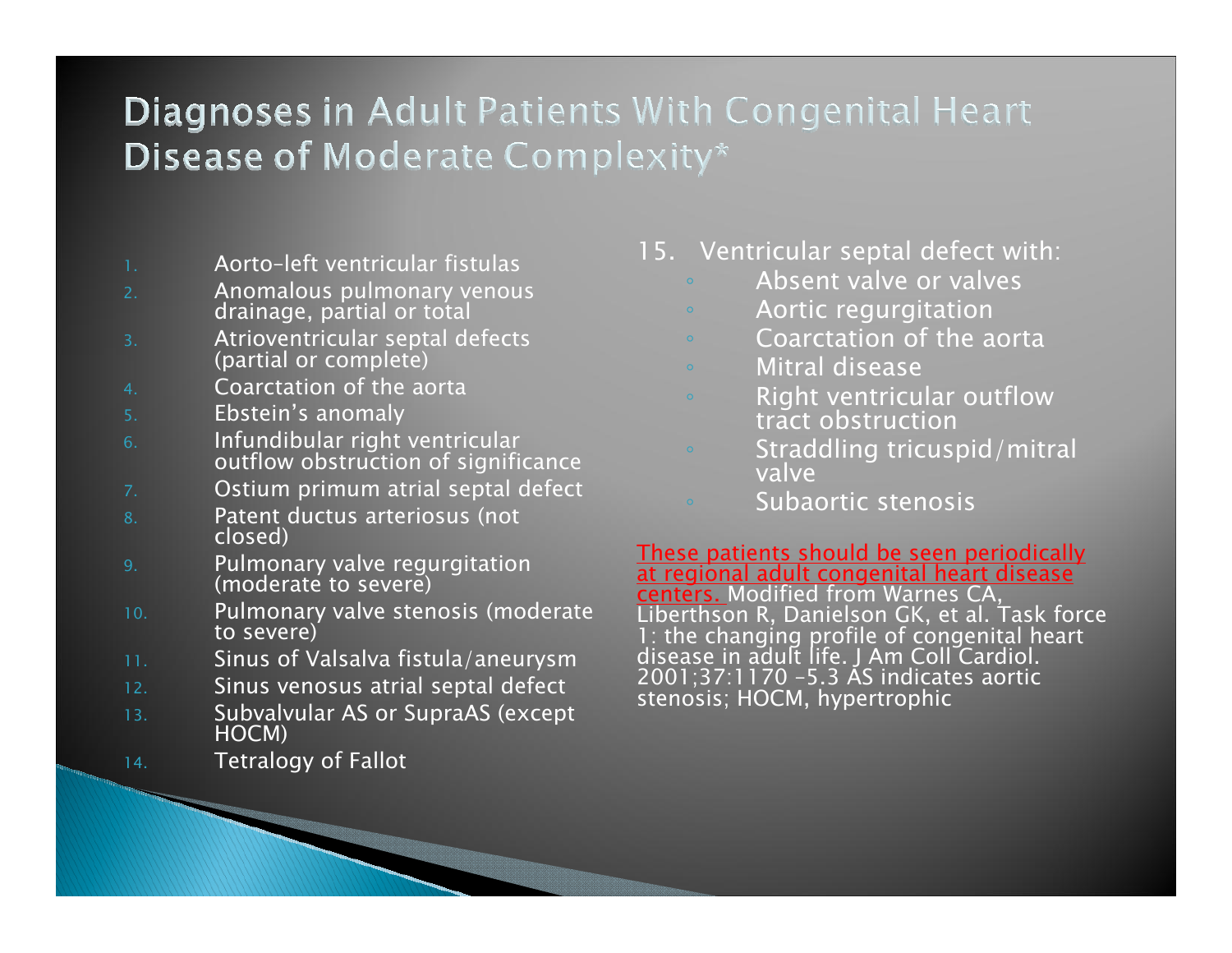### Diagnoses in Adult Patients With Simple Congenital Heart Disease\*

#### 1.Native disease

- a.Isolated congenital aortic valve disease
- b.Isolated congenital mitral valve disease (eg, except parachute valve, cleft leaflet)
- c.Small atrial septal defect
- d.Isolated small ventricular septal defect (no associated lesions)
- e.Mild pulmonary stenosis
- f.Small patent ductus arteriosus
- 2. Repaired conditions
	- a.Previously ligated or occluded ductus arteriosus
	- b.Repaired secundum or sinus venosus atrial septal defect without residua
	- c.Repaired ventricular septal defect without residua

\*These patients can usually be cared for in the general medical community.

Modified from Warnes CA, Liberthson R, Danielson GK, et al. Task force 1: the changing profile of congenital heart disease in adult life. J Am Coll Cardiol. 2001;37:1170 –5.3